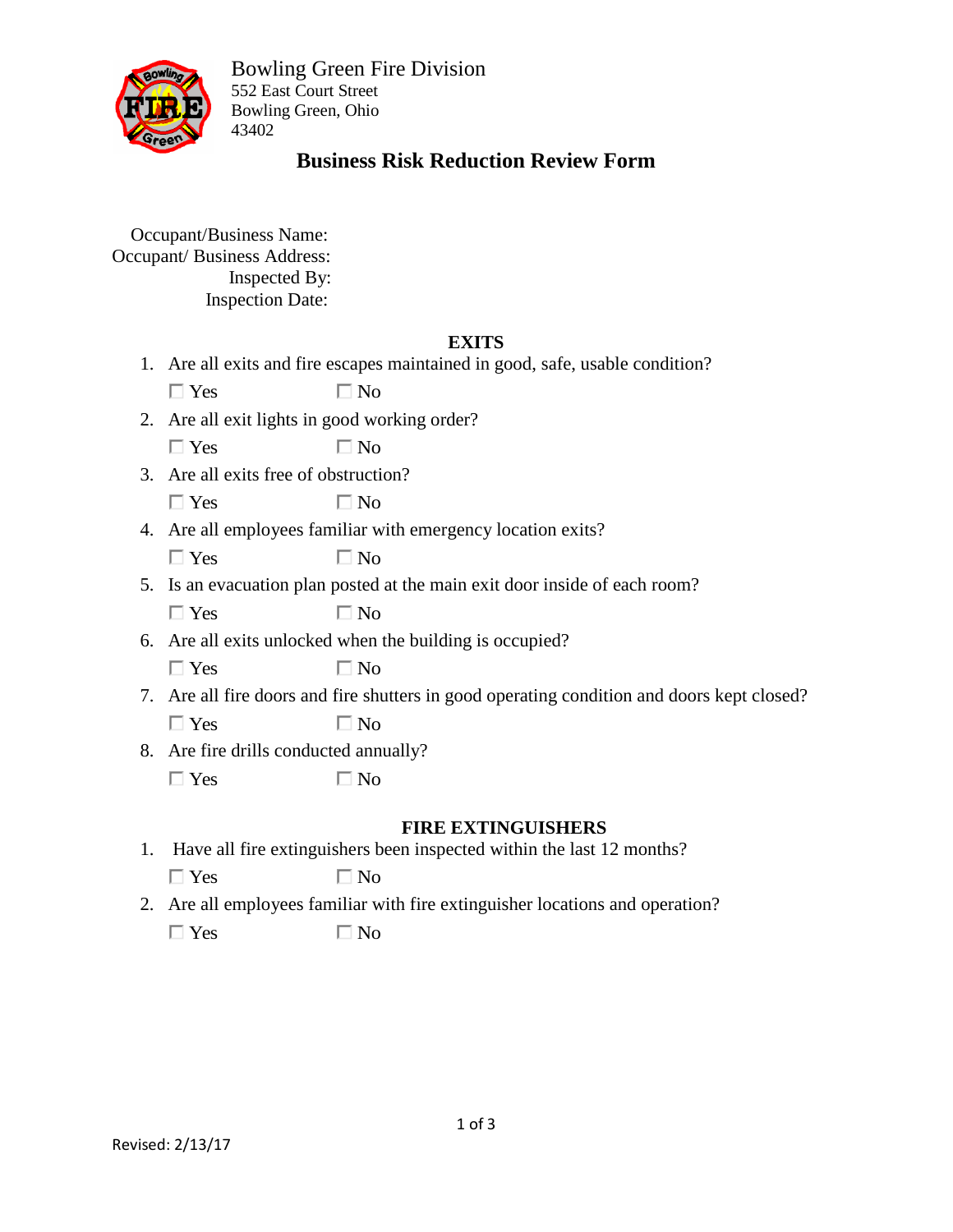

# **Business Risk Reduction Review Form**

### **FIRE PROTECTION and EQUIPMENT**

| 1. | If present, have sprinkler systems, standpipes and hose been inspected by a licensed<br>contractor within the last 12 months?                         |                                                                                   |  |
|----|-------------------------------------------------------------------------------------------------------------------------------------------------------|-----------------------------------------------------------------------------------|--|
|    | $\Box$ Yes                                                                                                                                            | $\Box$ No                                                                         |  |
|    | 2. Is storage at least 18" below sprinkler heads?                                                                                                     |                                                                                   |  |
|    | $\Box$ Yes                                                                                                                                            | $\Box$ No                                                                         |  |
|    | 3. If present, have fire alarms and smoke detectors been inspected by a licensed service<br>provider within the last 12 months?                       |                                                                                   |  |
|    | $\Box$ Yes                                                                                                                                            | $\Box$ No                                                                         |  |
|    | 4. If present, have emergency notification alarms, call boxes and systems been inspected by<br>a licensed service provider within the last 12 months? |                                                                                   |  |
|    | $\Box$ Yes                                                                                                                                            | $\Box$ No                                                                         |  |
|    | 5. If present, have private fire hydrants been flow tested and serviced annually by a licensed<br>service provider?                                   |                                                                                   |  |
|    | $\Box$ Yes                                                                                                                                            | $\Box$ No                                                                         |  |
|    |                                                                                                                                                       |                                                                                   |  |
|    |                                                                                                                                                       | <b>ELECTRICAL WIRING</b>                                                          |  |
| 1. |                                                                                                                                                       | Is all electrical wiring unexposed (no open electrical panels or junction boxes)? |  |
|    | $\Box$ Yes                                                                                                                                            | $\Box$ No                                                                         |  |
|    | 2. Are all electrical connections (splices) made in covered electrical junction box?                                                                  |                                                                                   |  |
|    | $\Box$ Yes                                                                                                                                            | $\Box$ No                                                                         |  |
|    | 3. Are there enough electrical outlets to prevent the use of extension cords in lieu of<br>permanent wiring?                                          |                                                                                   |  |
|    | $\Box$ Yes                                                                                                                                            | $\Box$ No                                                                         |  |
|    | 4. Are electric control panels accessible and are circuits labeled?                                                                                   |                                                                                   |  |
|    | $\Box$ Yes                                                                                                                                            | $\Box$ No                                                                         |  |
|    | 5. Are covers closed on electric panels?                                                                                                              |                                                                                   |  |
|    | $\Box$ Yes                                                                                                                                            | $\square$ No                                                                      |  |
|    |                                                                                                                                                       |                                                                                   |  |
|    |                                                                                                                                                       |                                                                                   |  |
|    |                                                                                                                                                       |                                                                                   |  |

### **FLAMMABLE and COMBUSTIBLES**

1. Are flammable and combustible liquids kept in approved containers?  $\Box$  Yes  $\Box$  No